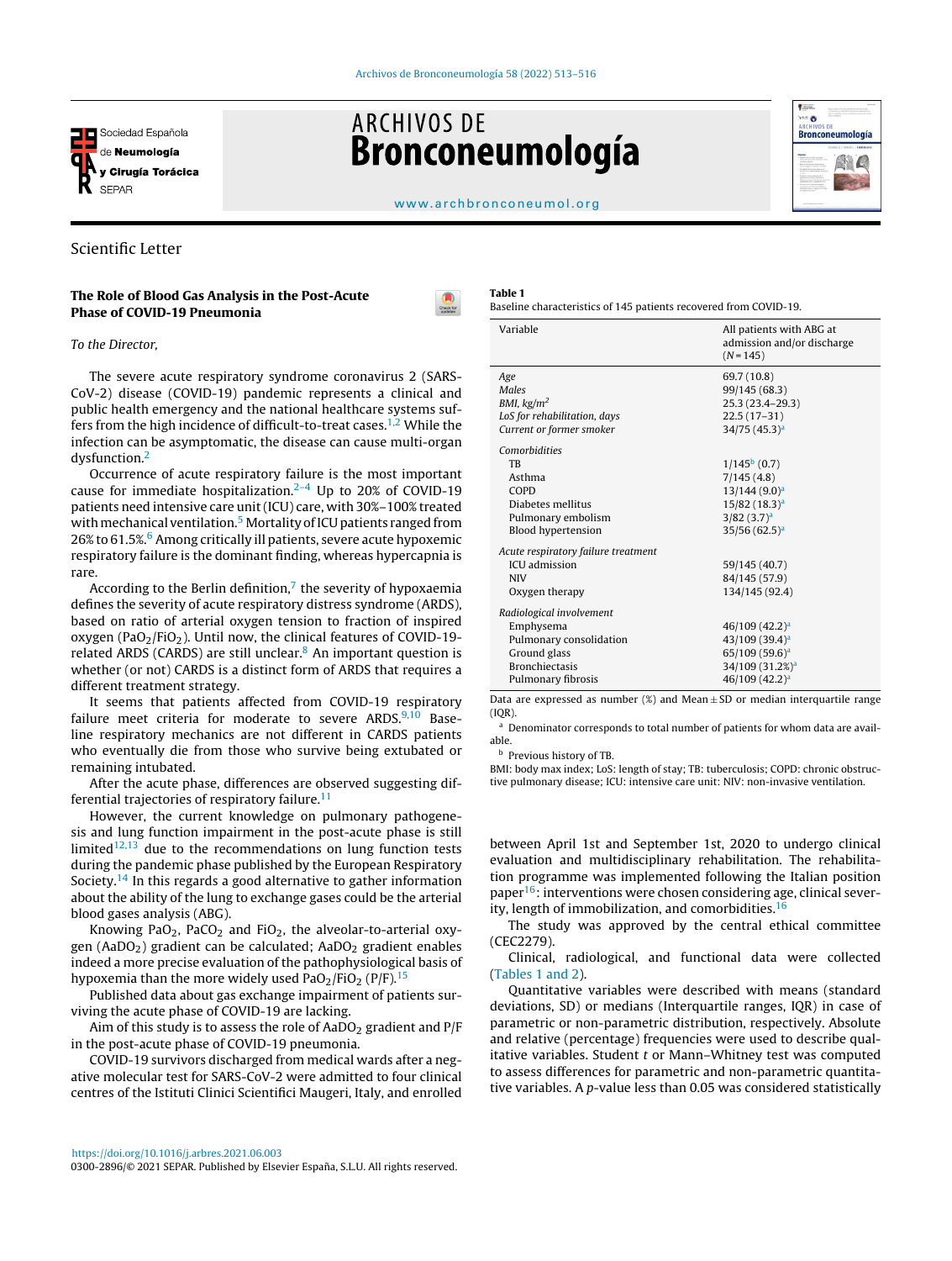#### <span id="page-1-0"></span>Table 2 Blood gas analysis and clinical characteristics of 145 patients recovered from COVID-19.

|                   |                       | Patients with ABG at admission $(n = 137/145)$ | Patients with ABG at discharge ( $n = 66/145$ ) |                     |                   |         |
|-------------------|-----------------------|------------------------------------------------|-------------------------------------------------|---------------------|-------------------|---------|
| Variable          | No-ICU $(n = 80/137)$ | ICU $(n = 57/137)$                             | p-Value                                         | No-ICU $(n=39/66)$  | ICU $(n = 27/66)$ | p-Value |
| FiO <sub>2</sub>  | $21(21-24)$           | $21(21-21)$                                    | 0.32                                            | $21(21-21)$         | $21(21-21)$       | 0.07    |
| PaO <sub>2</sub>  | $72.2(67-88)$         | 74.8 (68-87.9)                                 | 0.71                                            | $81(72.6 - 90.7)$   | 75.6 (70.7-86.3)  | 0.22    |
| PaCO <sub>2</sub> | $37.6(34 - 42.5)$     | $36.4(32.5 - 41.5)$                            | 0.12                                            | $36.8 \pm 4.6$      | $35.6 \pm 3.3$    | 0.24    |
| pH                | $7.4(7.4-7.5)$        | $7.4(7.4-7.5)$                                 | 0.49                                            | $7.42 \pm 0.03$     | $7.43 \pm 0.03$   | 0.69    |
| saO <sub>2</sub>  | $96.3(95-98)$         | $96.9(95.1 - 98.3)$                            | 0.42                                            | $96.3(95.1 - 97.4)$ | $96(95-97.6)$     | 0.83    |
| P/F               | $341 \pm 71.5$        | $353 \pm 63.1$                                 | 0.27                                            | 379.1 (343.8-418.6) | 360(336.7-410.7)  | 0.45    |
| AaDO <sub>2</sub> | $33.1(23.7-47)$       | $30(22.9 - 40.3)$                              | 0.34                                            | $24.4(16.8-35.9)$   | $27.8(22.8-34)$   | 0.29    |
| D-Dimer           | $580(2.3 - 880)$      | 380(270-535)                                   | 0.43                                            | 565 (445 – 780)     | $365(270-450)$    | 0.39    |
| Resp. rate        | $20(18-20)$           | $18(17-20)$                                    | 0.12                                            | $18(16-18)$         | $18(17-18)$       | 0.51    |
| Hearth rate       | $82 \pm 11.5$         | $82.2 \pm 13.7$                                | 0.93                                            | $70.6 \pm 9.4$      | $77.5 \pm 10.6$   | 0.02    |

#### Patients with ABG both at admission and discharge ( $n = 58/145$ )

|                   | All 58 patients     |                     |                 | No ICU $(N = 33/58)$ |                     |                 | $ICU (N = 25/58)$   |                     |                 |
|-------------------|---------------------|---------------------|-----------------|----------------------|---------------------|-----------------|---------------------|---------------------|-----------------|
|                   | ABG admission       | ABG discharge       | <i>p</i> -Value | ABG admission        | ABG discharge       | <i>p</i> -Value | ABG admission       | ABG discharge       | <i>p</i> -Value |
| FiO <sub>2</sub>  | $21(21-25.5)$       | $21(21-21)$         | < 0.0001        | $21(21-28)$          | $21(21-21)$         | 0.002           | $21(21-24)$         | $21(21-21)$         | 0.004           |
| PaO <sub>2</sub>  | $85.8 \pm 19$       | $80.2 \pm 12$       | 0.06            | $86.6 \pm 18.9$      | $81.9 \pm 11.4$     | 0.25            | $84.5 \pm 19.6$     | $77.6 \pm 12.8$     | 0.11            |
| PaCO <sub>2</sub> | 34.7 (33.0–39.8)    | $36.3(33.1-39.5)$   | 0.44            | $35.5(33.4 - 41.0)$  | $37(33.8 - 39.6)$   | 0.21            | 34.2 (31.5 - 37.8)  | $35.7(32.9 - 37.1)$ | 0.76            |
| pH                | 7.44 (7.41–7.46)    | 7.42 (7.40–7.45)    | 0.004           | 7.43 (7.40–7.45)     | 7.42 (7.40–7.44)    | 0.33            | $7.44(7.42 - 7.47)$ | 7.43 (7.40–7.45)    | 0.004           |
| SaO <sub>2</sub>  | $96.9(95.4 - 98.1)$ | $96.2(95.1 - 97.5)$ | 0.29            | $96.7(95.6 - 98.0)$  | $96.3(95.1 - 97.5)$ | 0.41            | 96.9 (94.9–98.4)    | $96(95 - 97.6)$     | 0.52            |
| P/F               | $359.3 \pm 77.4$    | $377.4 \pm 60.3$    | 0.12            | $358.6 + 75.7$       | $382.6 \pm 60.3$    | 0.09            | $360 \pm 81.4$      | $369.5 \pm 60.8$    | 0.67            |
| AaDO <sub>2</sub> | $33.0(19.2 - 49.8)$ | $24.4(18.1-32.7)$   | 0.004           | $33.4(16.8 - 49.5)$  | $22.8(15.0-32.7)$   | 0.01            | $32.6(21.8 - 54.6)$ | $27.1(22.1 - 32.4)$ | 0.19            |
| D-Dimer           | 630(380-890)        | 525(365-760)        | 0.0003          | 685(560-1225)        | 580(460-800)        | 0.0004          | 390(330-490)        | $365(270-450)$      | 0.25            |
| Resp. rate        | $18(17-20)$         | $18(16-18)$         | 0.003           | $18(17-20)$          | $18(16-18)$         | 0.02            | $18(17.5 - 19.5)$   | $18(17-18)$         | 0.12            |
| Heart rate        | $83.6 \pm 12$       | $73.5 \pm 10.5$     | < 0.0001        | $82.9 \pm 11.5$      | $70.8 \pm 9.7$      | < 0.0001        | $84.7 \pm 13.0$     | $77.5 \pm 10.6$     | 0.01            |

Data are expressed as  $Mean \pm SD$  or median interquartile range (IQR).

ABG: arterial blood gas; ICU: intensive care unit: FiO<sub>2</sub>: fraction of inspired oxygen; PaO<sub>2</sub>: partial pressure of arterial oxygen; PaCO<sub>2</sub>: partial pressure of arterial exygen; PaCO<sub>2</sub>: partial pressure of arterial carbo in arterial blood; P/F: PaO<sub>2</sub>/FiO<sub>2</sub>; AaDO<sub>2</sub>: alveolar-to-arterial oxygen; Resp: respiratory.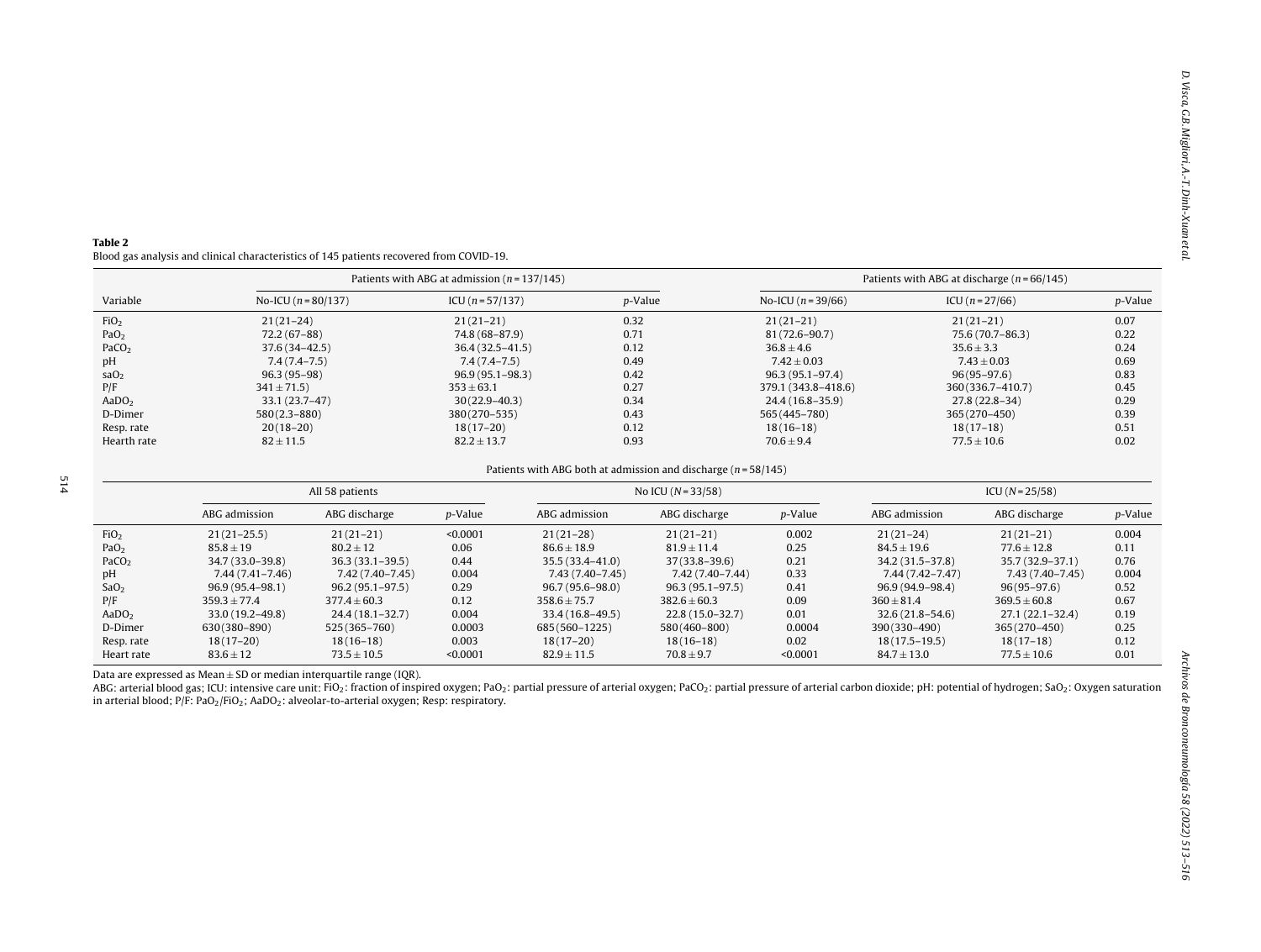<span id="page-2-0"></span>significant. The statistical software STATA version 16 (StataCorp, Texas, USA) was used to perform all statistical computations.

One-hundred and forty-five consecutive patients were recruited. The mean (SD) age was 70 (10.8) years and 99 (68.3%) patients were male; 21 (14.5%) had preexisting pulmonary disease (1 TB sequelae, 13 COPD, 7 asthma) and 34 (45%) were current or former smokers. Overall, 59 (40.7%) CARDS patients were originally discharged from ICU and 86 patients from non-ICU departments; among patients from non-ICU departments 30 (34.9%) underwent both non-invasive ventilation (NIV) and supplemental oxygen, 47 (56.7%) supplemental oxygen only, and 9 (10.5%) did not receive any therapies ([Table](#page-0-0) 1).

Blood gases analysis was performed at admission or discharge in 137 (94.5%) and 66 (45.5%) patients, respectively ([Table](#page-1-0) 2); blood gases analysis was carried out both at admission and at discharge only in 58 (40%) patients [\(Table](#page-1-0) 2).

No statistically significant differences were observed for intrapulmonary gases exchanges (SaO<sub>2</sub>, PaO2, PaCO2, P/F, AaDO<sub>2</sub>) respiratory rate D-dimer between patients originally intubated when compared with those non-intubated during the acute COVID-19 phase [\(Table](#page-1-0) 2).

A statistically significant post-rehabilitation improvement was observed in 58 patients evaluated with ABG both at admission and at discharge, for the following parameters:  $AaDO<sub>2</sub>$  (p: 0.004), Ddimer (p: 0.0003), respiratory (p: 0.003) and heart rate ( $p < 0.0001$ ) but not for P/F [\(Table](#page-0-0) 1). These findings are confirmed among the 33/58 patients not ICU-admitted (AaDO<sub>2</sub> (p: 0.01), D-dimer (p: 0.0004), respiratory ( $p: 0.02$ ) and heart rate ( $p < 0.0001$ ) and not on P/F), while among the 25/58 patients originally admitted at ICU the AaDO2, D-dimer and respiratory rate lose the statistical significance [\(Table](#page-1-0) 2).

Stratifying further these 58 patients by gender, age, length of stay (LoS) of hospital rehabilitation, BMI, smoking history and hypertension,  $AaDO<sub>2</sub>$  retains statistical significance in males (p: 0.002), aged > 70 years (p: 0.03), LoS < 24 days (p: 0.002), obese (p: 0.007), smokers ( $p$ : 0.02) and those affected by hypertension ( $p$ : 0.002).

Our preliminary data on patients admitted for rehabilitation after recovery from COVID-19 suggest the following:

- a) The finding that intrapulmonary gases exchanges between originally intubated vs non-intubated patients during the acute COVID-19 phase do not differ significantly may suggest an atypical ARDS, although the effect of both the selection process and the small sample size cannot be excluded.
- b) The D-dimer as well presents no differences between the two groups of patients described above, potentially suggesting a multifactorial damage (alveolar damage, parenchymal damage and vascular damage): more damage would be expected among the previously intubated patients, likely to have suffered a more severe acute COVID-19 phase.
- c) In patients with ABG both at admission and discharge ( $n = 58$ ), a statistically significant improvement was observed at discharge for AaDO<sub>2</sub> gradient and the same results were confirmed for  $33/58$  patients not ICU-admitted. By contrast, AaDO<sub>2</sub> gradient lost the statistical significance among the 25/58 CARDS patients originally admitted at ICU. This might suggest that  $AaDO<sub>2</sub>$  is more sensitive than P/F in the COVID-19 post-acute phase to monitor the lung damage in those not admitted to the ICU.
- d) Stratifying further these 58 patients  $AaDO<sub>2</sub>$  gradient retains statistical significance in males, aged > 70 years, LoS < 24 days, obese, smokers and those affected by hypertension suggesting it may be a sensitive marker in severe patients.
- e) Alveolar-to arterial oxygen, which can be calculated knowing PaO<sub>2</sub>, PaCO<sub>2</sub> and FiO<sub>2</sub>, can provide a more accurate evaluation of hypoxemia than P/F, because this could mirror changes in

PaO<sub>2</sub>, FiO<sub>2</sub> or both.<sup>[12](#page-3-0)</sup> More evidence is needed to understand the role of the AaDO<sub>2</sub> gradient as a marker of lung function impairment. Case reports from post-mortem findings and biopsies showed mononuclear inflammation and frequently diffuse alveolar damage, with necrosis of alveolar epithelial cells, hyaline membrane formation, and hyperplasia of type II pneumocytes. In addition, consolidations due to fibroblastic proliferation with extracellular matrix and fibrin forming clusters in airspaces, as well as vascular damages, were described.<sup>8</sup> All together alveolar, epithelial and vascular impairment could justify either ventilation-perfusion mismatch or intra-pulmonary shunting with an increase in AaDO<sub>2</sub>. In our study, the AaDO<sub>2</sub> gradient might improve in the medium-term among the patients previously admitted at ICU (or remained unchanged due to irreversible damage of the lungs).

Additional studies are needed to ideally plan a longer follow-up ABG in monitoring the COVID-19 post-acute phase.

## Funding

This research did not receive any specific grant from funding agencies in the public, commercial, or not-for-profit sectors

## Conflict of interest

The authors declare to have no conflict of interest directly or indirectly related to the manuscript contents.

# Acknowledgment

The authors thank Prof. Nicolino Ambrosino for his advice in preparing the manuscript.

## References

- 1. [Vitacca](http://refhub.elsevier.com/S0300-2896(21)00185-X/sbref0085) [M,](http://refhub.elsevier.com/S0300-2896(21)00185-X/sbref0085) [Migliori](http://refhub.elsevier.com/S0300-2896(21)00185-X/sbref0085) [GB,](http://refhub.elsevier.com/S0300-2896(21)00185-X/sbref0085) [Spanevello](http://refhub.elsevier.com/S0300-2896(21)00185-X/sbref0085) [A,](http://refhub.elsevier.com/S0300-2896(21)00185-X/sbref0085) [Melazzini](http://refhub.elsevier.com/S0300-2896(21)00185-X/sbref0085) [MG,](http://refhub.elsevier.com/S0300-2896(21)00185-X/sbref0085) [Ambrosino](http://refhub.elsevier.com/S0300-2896(21)00185-X/sbref0085) [N,](http://refhub.elsevier.com/S0300-2896(21)00185-X/sbref0085) [COVID-19](http://refhub.elsevier.com/S0300-2896(21)00185-X/sbref0085) [ICS](http://refhub.elsevier.com/S0300-2896(21)00185-X/sbref0085) [Maugeri](http://refhub.elsevier.com/S0300-2896(21)00185-X/sbref0085) [IRCCS](http://refhub.elsevier.com/S0300-2896(21)00185-X/sbref0085) [network,](http://refhub.elsevier.com/S0300-2896(21)00185-X/sbref0085) [et](http://refhub.elsevier.com/S0300-2896(21)00185-X/sbref0085) [al.](http://refhub.elsevier.com/S0300-2896(21)00185-X/sbref0085) [Management](http://refhub.elsevier.com/S0300-2896(21)00185-X/sbref0085) [and](http://refhub.elsevier.com/S0300-2896(21)00185-X/sbref0085) [outcomes](http://refhub.elsevier.com/S0300-2896(21)00185-X/sbref0085) [of](http://refhub.elsevier.com/S0300-2896(21)00185-X/sbref0085) [post-acute](http://refhub.elsevier.com/S0300-2896(21)00185-X/sbref0085) [COVID-19](http://refhub.elsevier.com/S0300-2896(21)00185-X/sbref0085) [patients](http://refhub.elsevier.com/S0300-2896(21)00185-X/sbref0085) [in](http://refhub.elsevier.com/S0300-2896(21)00185-X/sbref0085) [Northern](http://refhub.elsevier.com/S0300-2896(21)00185-X/sbref0085) [Italy.](http://refhub.elsevier.com/S0300-2896(21)00185-X/sbref0085) [Eur](http://refhub.elsevier.com/S0300-2896(21)00185-X/sbref0085) [J](http://refhub.elsevier.com/S0300-2896(21)00185-X/sbref0085) [Intern](http://refhub.elsevier.com/S0300-2896(21)00185-X/sbref0085) [Med.](http://refhub.elsevier.com/S0300-2896(21)00185-X/sbref0085) [2020;78:159](http://refhub.elsevier.com/S0300-2896(21)00185-X/sbref0085)–[60.](http://refhub.elsevier.com/S0300-2896(21)00185-X/sbref0085)
- 2. Abu-Raya B, Migliori GB, O'Ryan M, Edwards K, Torres A, Alffenaar JW, et al. Coronavirus disease-19: an interim evidence synthesis of the world association for infectious diseases and immunological disorders (Waidid). Front Med (Lausanne). 2020;7:572485, [http://dx.doi.org/10.3389/fmed.2020.572485](dx.doi.org/10.3389/fmed.2020.572485).
- 3. Winck JC, Ambrosino N. COVID-19 pandemic and non invasive respiratory management: Every Goliath needs a David An evidence based evaluation of problems. Pulmonology. 2020;26:213–20, [http://dx.doi.org/10.1016/j.pulmoe.2020.04.013](dx.doi.org/10.1016/j.pulmoe.2020.04.013).
- 4. Aliberti S, Messinesi G, Gamberini S, Maggiolini S, Visca D, Galavotti et al. Non-invasive mechanical ventilation in patients with diffuse interstitial lung diseases. BMC Pulm Med. 2014;14:194, [http://dx.doi.org/10.1186/1471-2466-14-194](dx.doi.org/10.1186/1471-2466-14-194).
- 5. [World](http://refhub.elsevier.com/S0300-2896(21)00185-X/sbref0105) [Health](http://refhub.elsevier.com/S0300-2896(21)00185-X/sbref0105) [Organization.](http://refhub.elsevier.com/S0300-2896(21)00185-X/sbref0105) [Clinical](http://refhub.elsevier.com/S0300-2896(21)00185-X/sbref0105) [management](http://refhub.elsevier.com/S0300-2896(21)00185-X/sbref0105) [of](http://refhub.elsevier.com/S0300-2896(21)00185-X/sbref0105) [severe](http://refhub.elsevier.com/S0300-2896(21)00185-X/sbref0105) [acute](http://refhub.elsevier.com/S0300-2896(21)00185-X/sbref0105) [respiratory](http://refhub.elsevier.com/S0300-2896(21)00185-X/sbref0105) [infection](http://refhub.elsevier.com/S0300-2896(21)00185-X/sbref0105) [when](http://refhub.elsevier.com/S0300-2896(21)00185-X/sbref0105) [novel](http://refhub.elsevier.com/S0300-2896(21)00185-X/sbref0105) [coronavirus](http://refhub.elsevier.com/S0300-2896(21)00185-X/sbref0105) [\(nCoV\)](http://refhub.elsevier.com/S0300-2896(21)00185-X/sbref0105) [infection](http://refhub.elsevier.com/S0300-2896(21)00185-X/sbref0105) [is](http://refhub.elsevier.com/S0300-2896(21)00185-X/sbref0105) [suspected:](http://refhub.elsevier.com/S0300-2896(21)00185-X/sbref0105) [interim](http://refhub.elsevier.com/S0300-2896(21)00185-X/sbref0105) [guid](http://refhub.elsevier.com/S0300-2896(21)00185-X/sbref0105)[ance](http://refhub.elsevier.com/S0300-2896(21)00185-X/sbref0105) [12](http://refhub.elsevier.com/S0300-2896(21)00185-X/sbref0105) [January](http://refhub.elsevier.com/S0300-2896(21)00185-X/sbref0105) [2020.](http://refhub.elsevier.com/S0300-2896(21)00185-X/sbref0105) [Document](http://refhub.elsevier.com/S0300-2896(21)00185-X/sbref0105) [WHO/nCoV/Clinical/2020.3.](http://refhub.elsevier.com/S0300-2896(21)00185-X/sbref0105) [Geneva:](http://refhub.elsevier.com/S0300-2896(21)00185-X/sbref0105) [World](http://refhub.elsevier.com/S0300-2896(21)00185-X/sbref0105) [Health](http://refhub.elsevier.com/S0300-2896(21)00185-X/sbref0105) [Organization;](http://refhub.elsevier.com/S0300-2896(21)00185-X/sbref0105) [2020.](http://refhub.elsevier.com/S0300-2896(21)00185-X/sbref0105)
- 6. [Yang](http://refhub.elsevier.com/S0300-2896(21)00185-X/sbref0110) [X,](http://refhub.elsevier.com/S0300-2896(21)00185-X/sbref0110) [Yu](http://refhub.elsevier.com/S0300-2896(21)00185-X/sbref0110) [Y,](http://refhub.elsevier.com/S0300-2896(21)00185-X/sbref0110) [Xu](http://refhub.elsevier.com/S0300-2896(21)00185-X/sbref0110) [J,](http://refhub.elsevier.com/S0300-2896(21)00185-X/sbref0110) [Shu](http://refhub.elsevier.com/S0300-2896(21)00185-X/sbref0110) [H,](http://refhub.elsevier.com/S0300-2896(21)00185-X/sbref0110) [Xia](http://refhub.elsevier.com/S0300-2896(21)00185-X/sbref0110) [J,](http://refhub.elsevier.com/S0300-2896(21)00185-X/sbref0110) [Liu](http://refhub.elsevier.com/S0300-2896(21)00185-X/sbref0110) [H,](http://refhub.elsevier.com/S0300-2896(21)00185-X/sbref0110) [et](http://refhub.elsevier.com/S0300-2896(21)00185-X/sbref0110) [al.](http://refhub.elsevier.com/S0300-2896(21)00185-X/sbref0110) [Clinical](http://refhub.elsevier.com/S0300-2896(21)00185-X/sbref0110) [course](http://refhub.elsevier.com/S0300-2896(21)00185-X/sbref0110) [and](http://refhub.elsevier.com/S0300-2896(21)00185-X/sbref0110) [out](http://refhub.elsevier.com/S0300-2896(21)00185-X/sbref0110)[comes](http://refhub.elsevier.com/S0300-2896(21)00185-X/sbref0110) [of](http://refhub.elsevier.com/S0300-2896(21)00185-X/sbref0110) [critically](http://refhub.elsevier.com/S0300-2896(21)00185-X/sbref0110) [ill](http://refhub.elsevier.com/S0300-2896(21)00185-X/sbref0110) [patients](http://refhub.elsevier.com/S0300-2896(21)00185-X/sbref0110) [with](http://refhub.elsevier.com/S0300-2896(21)00185-X/sbref0110) [SARS-CoV-2](http://refhub.elsevier.com/S0300-2896(21)00185-X/sbref0110) [pneumonia](http://refhub.elsevier.com/S0300-2896(21)00185-X/sbref0110) [in](http://refhub.elsevier.com/S0300-2896(21)00185-X/sbref0110) [Wuhan](http://refhub.elsevier.com/S0300-2896(21)00185-X/sbref0110) [China:](http://refhub.elsevier.com/S0300-2896(21)00185-X/sbref0110) [a](http://refhub.elsevier.com/S0300-2896(21)00185-X/sbref0110) [single-centered,](http://refhub.elsevier.com/S0300-2896(21)00185-X/sbref0110) [retrospective,](http://refhub.elsevier.com/S0300-2896(21)00185-X/sbref0110) [observational](http://refhub.elsevier.com/S0300-2896(21)00185-X/sbref0110) [study.](http://refhub.elsevier.com/S0300-2896(21)00185-X/sbref0110) [Lancet](http://refhub.elsevier.com/S0300-2896(21)00185-X/sbref0110) [Respir](http://refhub.elsevier.com/S0300-2896(21)00185-X/sbref0110) [Med.](http://refhub.elsevier.com/S0300-2896(21)00185-X/sbref0110) [2020;8:475–81.](http://refhub.elsevier.com/S0300-2896(21)00185-X/sbref0110)
- 7. [Ranieri](http://refhub.elsevier.com/S0300-2896(21)00185-X/sbref0115) [VM,](http://refhub.elsevier.com/S0300-2896(21)00185-X/sbref0115) [Rubenfeld](http://refhub.elsevier.com/S0300-2896(21)00185-X/sbref0115) [GD,](http://refhub.elsevier.com/S0300-2896(21)00185-X/sbref0115) [Thompson](http://refhub.elsevier.com/S0300-2896(21)00185-X/sbref0115) [BT,](http://refhub.elsevier.com/S0300-2896(21)00185-X/sbref0115) [Ferguson](http://refhub.elsevier.com/S0300-2896(21)00185-X/sbref0115) [ND,](http://refhub.elsevier.com/S0300-2896(21)00185-X/sbref0115) [Caldwell](http://refhub.elsevier.com/S0300-2896(21)00185-X/sbref0115) [E,](http://refhub.elsevier.com/S0300-2896(21)00185-X/sbref0115) [Fan](http://refhub.elsevier.com/S0300-2896(21)00185-X/sbref0115) [E,](http://refhub.elsevier.com/S0300-2896(21)00185-X/sbref0115) [et](http://refhub.elsevier.com/S0300-2896(21)00185-X/sbref0115) [al.](http://refhub.elsevier.com/S0300-2896(21)00185-X/sbref0115) [Acute](http://refhub.elsevier.com/S0300-2896(21)00185-X/sbref0115) [respiratory](http://refhub.elsevier.com/S0300-2896(21)00185-X/sbref0115) [distress](http://refhub.elsevier.com/S0300-2896(21)00185-X/sbref0115) syndrome: the [Berlin](http://refhub.elsevier.com/S0300-2896(21)00185-X/sbref0115) [Definition.](http://refhub.elsevier.com/S0300-2896(21)00185-X/sbref0115) [ARDS](http://refhub.elsevier.com/S0300-2896(21)00185-X/sbref0115) [Definition](http://refhub.elsevier.com/S0300-2896(21)00185-X/sbref0115) [Task](http://refhub.elsevier.com/S0300-2896(21)00185-X/sbref0115) [Force.](http://refhub.elsevier.com/S0300-2896(21)00185-X/sbref0115) [JAMA.](http://refhub.elsevier.com/S0300-2896(21)00185-X/sbref0115) [2012;307:2526–33.](http://refhub.elsevier.com/S0300-2896(21)00185-X/sbref0115)
- 8. [Tian](http://refhub.elsevier.com/S0300-2896(21)00185-X/sbref0120) [S,](http://refhub.elsevier.com/S0300-2896(21)00185-X/sbref0120) [Xiong](http://refhub.elsevier.com/S0300-2896(21)00185-X/sbref0120) [Y,](http://refhub.elsevier.com/S0300-2896(21)00185-X/sbref0120) [Liu](http://refhub.elsevier.com/S0300-2896(21)00185-X/sbref0120) [H,](http://refhub.elsevier.com/S0300-2896(21)00185-X/sbref0120) [Niu](http://refhub.elsevier.com/S0300-2896(21)00185-X/sbref0120) [L,](http://refhub.elsevier.com/S0300-2896(21)00185-X/sbref0120) [Guo](http://refhub.elsevier.com/S0300-2896(21)00185-X/sbref0120) [J,](http://refhub.elsevier.com/S0300-2896(21)00185-X/sbref0120) [Liao](http://refhub.elsevier.com/S0300-2896(21)00185-X/sbref0120) [M,](http://refhub.elsevier.com/S0300-2896(21)00185-X/sbref0120) [et](http://refhub.elsevier.com/S0300-2896(21)00185-X/sbref0120) [al.](http://refhub.elsevier.com/S0300-2896(21)00185-X/sbref0120) [Pathological](http://refhub.elsevier.com/S0300-2896(21)00185-X/sbref0120) [study](http://refhub.elsevier.com/S0300-2896(21)00185-X/sbref0120) [of](http://refhub.elsevier.com/S0300-2896(21)00185-X/sbref0120) [the](http://refhub.elsevier.com/S0300-2896(21)00185-X/sbref0120) [2019](http://refhub.elsevier.com/S0300-2896(21)00185-X/sbref0120) [novel](http://refhub.elsevier.com/S0300-2896(21)00185-X/sbref0120) [coronavirus](http://refhub.elsevier.com/S0300-2896(21)00185-X/sbref0120) [disease](http://refhub.elsevier.com/S0300-2896(21)00185-X/sbref0120) [\(COVID-19\)](http://refhub.elsevier.com/S0300-2896(21)00185-X/sbref0120) [through](http://refhub.elsevier.com/S0300-2896(21)00185-X/sbref0120) [postmortem](http://refhub.elsevier.com/S0300-2896(21)00185-X/sbref0120) [core](http://refhub.elsevier.com/S0300-2896(21)00185-X/sbref0120) [biopsies.](http://refhub.elsevier.com/S0300-2896(21)00185-X/sbref0120) [Mod](http://refhub.elsevier.com/S0300-2896(21)00185-X/sbref0120) [Pathol.](http://refhub.elsevier.com/S0300-2896(21)00185-X/sbref0120) [2020;33:1007–14.](http://refhub.elsevier.com/S0300-2896(21)00185-X/sbref0120)
- 9. [Liu](http://refhub.elsevier.com/S0300-2896(21)00185-X/sbref0125) [X,](http://refhub.elsevier.com/S0300-2896(21)00185-X/sbref0125) [Liu](http://refhub.elsevier.com/S0300-2896(21)00185-X/sbref0125) [X,](http://refhub.elsevier.com/S0300-2896(21)00185-X/sbref0125) [Xu](http://refhub.elsevier.com/S0300-2896(21)00185-X/sbref0125) [Y,](http://refhub.elsevier.com/S0300-2896(21)00185-X/sbref0125) [Xu](http://refhub.elsevier.com/S0300-2896(21)00185-X/sbref0125) [Z,](http://refhub.elsevier.com/S0300-2896(21)00185-X/sbref0125) [Huang](http://refhub.elsevier.com/S0300-2896(21)00185-X/sbref0125) [Y,](http://refhub.elsevier.com/S0300-2896(21)00185-X/sbref0125) [Chen](http://refhub.elsevier.com/S0300-2896(21)00185-X/sbref0125) [S,](http://refhub.elsevier.com/S0300-2896(21)00185-X/sbref0125) [et](http://refhub.elsevier.com/S0300-2896(21)00185-X/sbref0125) [al.](http://refhub.elsevier.com/S0300-2896(21)00185-X/sbref0125) [Ventilatory](http://refhub.elsevier.com/S0300-2896(21)00185-X/sbref0125) [ratio](http://refhub.elsevier.com/S0300-2896(21)00185-X/sbref0125) [in](http://refhub.elsevier.com/S0300-2896(21)00185-X/sbref0125) [hypercapnic](http://refhub.elsevier.com/S0300-2896(21)00185-X/sbref0125) [mechanically](http://refhub.elsevier.com/S0300-2896(21)00185-X/sbref0125) [ventilated](http://refhub.elsevier.com/S0300-2896(21)00185-X/sbref0125) [patients](http://refhub.elsevier.com/S0300-2896(21)00185-X/sbref0125) [with](http://refhub.elsevier.com/S0300-2896(21)00185-X/sbref0125) [COVID-19-associated](http://refhub.elsevier.com/S0300-2896(21)00185-X/sbref0125) [acute](http://refhub.elsevier.com/S0300-2896(21)00185-X/sbref0125) [respiratory](http://refhub.elsevier.com/S0300-2896(21)00185-X/sbref0125) [distress](http://refhub.elsevier.com/S0300-2896(21)00185-X/sbref0125) [syndrome.](http://refhub.elsevier.com/S0300-2896(21)00185-X/sbref0125) [Am](http://refhub.elsevier.com/S0300-2896(21)00185-X/sbref0125) [J](http://refhub.elsevier.com/S0300-2896(21)00185-X/sbref0125) [Respir](http://refhub.elsevier.com/S0300-2896(21)00185-X/sbref0125) [Crit](http://refhub.elsevier.com/S0300-2896(21)00185-X/sbref0125) [Care](http://refhub.elsevier.com/S0300-2896(21)00185-X/sbref0125) [Med.](http://refhub.elsevier.com/S0300-2896(21)00185-X/sbref0125) [2020;201:1297–9.](http://refhub.elsevier.com/S0300-2896(21)00185-X/sbref0125)
- 10. [Ziehr](http://refhub.elsevier.com/S0300-2896(21)00185-X/sbref0130) [DR,](http://refhub.elsevier.com/S0300-2896(21)00185-X/sbref0130) [Alladina](http://refhub.elsevier.com/S0300-2896(21)00185-X/sbref0130) [J,](http://refhub.elsevier.com/S0300-2896(21)00185-X/sbref0130) [Petri](http://refhub.elsevier.com/S0300-2896(21)00185-X/sbref0130) [CR,](http://refhub.elsevier.com/S0300-2896(21)00185-X/sbref0130) [Maley](http://refhub.elsevier.com/S0300-2896(21)00185-X/sbref0130) [JH,](http://refhub.elsevier.com/S0300-2896(21)00185-X/sbref0130) [Moskowitz](http://refhub.elsevier.com/S0300-2896(21)00185-X/sbref0130) [A,](http://refhub.elsevier.com/S0300-2896(21)00185-X/sbref0130) [Medoff](http://refhub.elsevier.com/S0300-2896(21)00185-X/sbref0130) [BD,](http://refhub.elsevier.com/S0300-2896(21)00185-X/sbref0130) [et](http://refhub.elsevier.com/S0300-2896(21)00185-X/sbref0130) [al.](http://refhub.elsevier.com/S0300-2896(21)00185-X/sbref0130) [Respi](http://refhub.elsevier.com/S0300-2896(21)00185-X/sbref0130)[ratory](http://refhub.elsevier.com/S0300-2896(21)00185-X/sbref0130) [pathophysiology](http://refhub.elsevier.com/S0300-2896(21)00185-X/sbref0130) [of](http://refhub.elsevier.com/S0300-2896(21)00185-X/sbref0130) [mechanically](http://refhub.elsevier.com/S0300-2896(21)00185-X/sbref0130) [ventilated](http://refhub.elsevier.com/S0300-2896(21)00185-X/sbref0130) [patients](http://refhub.elsevier.com/S0300-2896(21)00185-X/sbref0130) [with](http://refhub.elsevier.com/S0300-2896(21)00185-X/sbref0130) [COVID-19:](http://refhub.elsevier.com/S0300-2896(21)00185-X/sbref0130) [a](http://refhub.elsevier.com/S0300-2896(21)00185-X/sbref0130) [cohort](http://refhub.elsevier.com/S0300-2896(21)00185-X/sbref0130) [study.](http://refhub.elsevier.com/S0300-2896(21)00185-X/sbref0130) [Am](http://refhub.elsevier.com/S0300-2896(21)00185-X/sbref0130) [J](http://refhub.elsevier.com/S0300-2896(21)00185-X/sbref0130) [Respir](http://refhub.elsevier.com/S0300-2896(21)00185-X/sbref0130) [Crit](http://refhub.elsevier.com/S0300-2896(21)00185-X/sbref0130) [Care](http://refhub.elsevier.com/S0300-2896(21)00185-X/sbref0130) [Med.](http://refhub.elsevier.com/S0300-2896(21)00185-X/sbref0130) [2020;201:1560–4.](http://refhub.elsevier.com/S0300-2896(21)00185-X/sbref0130)
- 11. [Schenck](http://refhub.elsevier.com/S0300-2896(21)00185-X/sbref0135) [EJ,](http://refhub.elsevier.com/S0300-2896(21)00185-X/sbref0135) [Hoffman](http://refhub.elsevier.com/S0300-2896(21)00185-X/sbref0135) [K,](http://refhub.elsevier.com/S0300-2896(21)00185-X/sbref0135) [Goyal](http://refhub.elsevier.com/S0300-2896(21)00185-X/sbref0135) [P,](http://refhub.elsevier.com/S0300-2896(21)00185-X/sbref0135) [Choi](http://refhub.elsevier.com/S0300-2896(21)00185-X/sbref0135) [J,](http://refhub.elsevier.com/S0300-2896(21)00185-X/sbref0135) [Torres](http://refhub.elsevier.com/S0300-2896(21)00185-X/sbref0135) [L,](http://refhub.elsevier.com/S0300-2896(21)00185-X/sbref0135) [Rajwani](http://refhub.elsevier.com/S0300-2896(21)00185-X/sbref0135) K, [et](http://refhub.elsevier.com/S0300-2896(21)00185-X/sbref0135) [al.](http://refhub.elsevier.com/S0300-2896(21)00185-X/sbref0135) [Respiratory](http://refhub.elsevier.com/S0300-2896(21)00185-X/sbref0135) [mechanics](http://refhub.elsevier.com/S0300-2896(21)00185-X/sbref0135) [and](http://refhub.elsevier.com/S0300-2896(21)00185-X/sbref0135) [gas](http://refhub.elsevier.com/S0300-2896(21)00185-X/sbref0135) [exchange](http://refhub.elsevier.com/S0300-2896(21)00185-X/sbref0135) [in](http://refhub.elsevier.com/S0300-2896(21)00185-X/sbref0135) [COVID-19-associated](http://refhub.elsevier.com/S0300-2896(21)00185-X/sbref0135) [respiratory](http://refhub.elsevier.com/S0300-2896(21)00185-X/sbref0135) [failure.](http://refhub.elsevier.com/S0300-2896(21)00185-X/sbref0135) [Ann](http://refhub.elsevier.com/S0300-2896(21)00185-X/sbref0135) [Am](http://refhub.elsevier.com/S0300-2896(21)00185-X/sbref0135) [Thorac](http://refhub.elsevier.com/S0300-2896(21)00185-X/sbref0135) [Soc.](http://refhub.elsevier.com/S0300-2896(21)00185-X/sbref0135) [2020;17:1158–61.](http://refhub.elsevier.com/S0300-2896(21)00185-X/sbref0135)